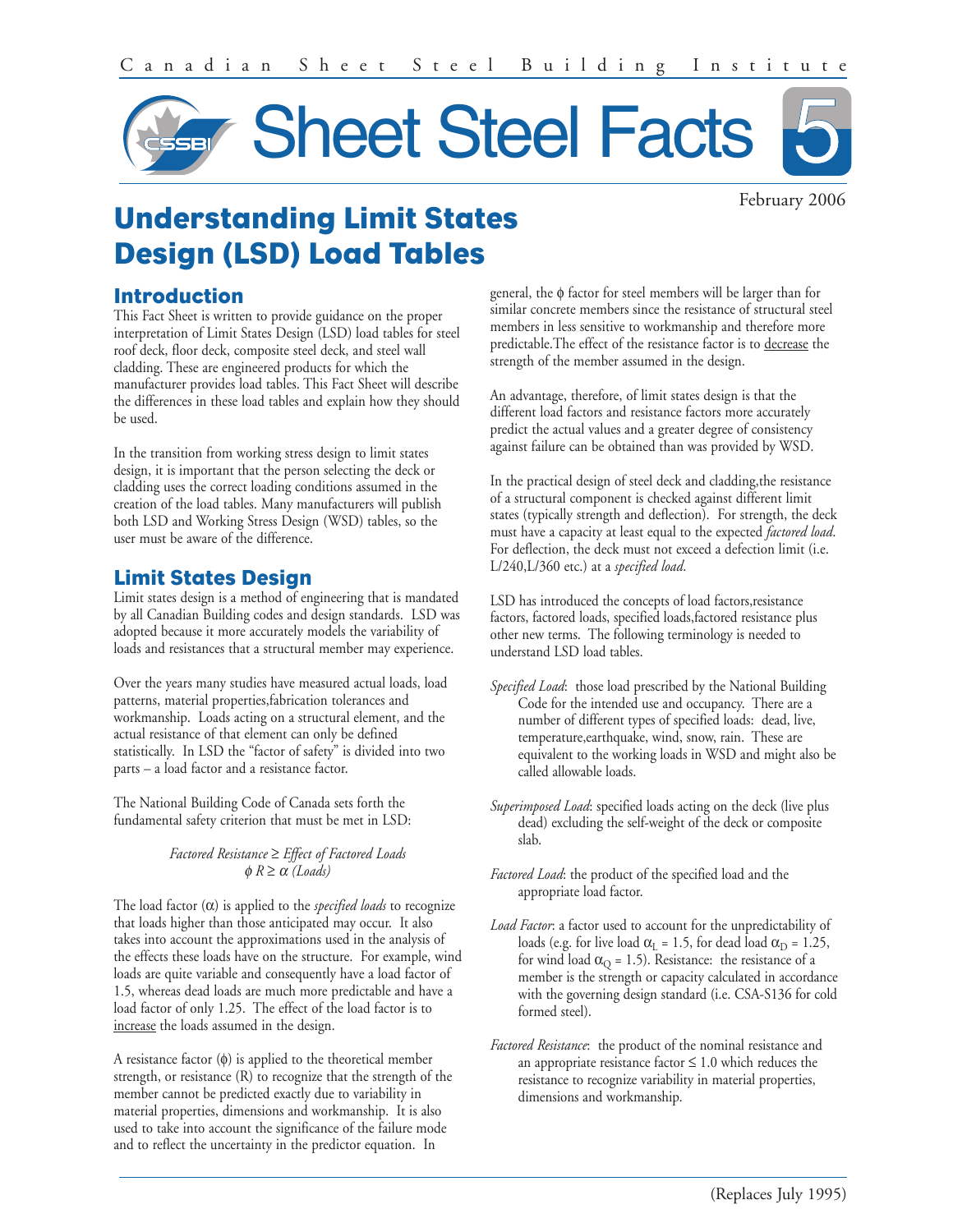# **Assumptions Used to Create Load Table**

Load tables produced by the manufactures are developed by a Professional Engineer and are based on certain assumptions. These assumptions could include the following:

- 1) Factored resistances have been calculated in accordance with CSA Standard S136 "Cold Formed Steel Structural Members".
- 2) Tables are based on two limit states, strength and deflection, and assume a uniformly distributed load over the entire length.
- 3) Steel thicknesses listed are for the base steel, without metallic coatings, and are the design thicknesses.
- 4) Web crippling limitations assume a bearing length equal to the depth of the deck section.
- 5) All supports are assumed to be simple supports.
- 6) Minimum thicknesses are calculated by applying the tolerances specified in CSA-S136 to the design thickness. Steel deck and cladding manufactured by a CSSBI member company also comply with the following standards: CSSBI 10M "Standard for Steel Roof Deck" CSSBI 12M "Standard for Composite Steel Deck" CSSBI 20M "Standard for Sheet Steel Cladding for Architectural and Industrial Applications"

*NOTE: Read the load tables carefully to determine whether it is LSD or WSD. If in doubt, contact the manufacturer.*

# **Composite Deck**

The LSD load tables for composite steel deck show the allowable SUPERIMPOSED LOAD (dead plus live). The tables are calculated incorporating the self-weight of the composite slab. The superimposed dead plus live loads (unfactored) are compared against the tabulated values.

The tables have been calculated assuming that the load factor for dead load equals the load factor for live load (i.e. 1.5). This is a conservative assumption which is practical for most composite slab designs. The strength of the composite slab does not usually govern the product selection, therefore a little conservatism in the load tables is done for simplicity.

*NOTE: Allowable calculated superimposed loads are based on tested shear bond strength between deck and concrete. Design is based on single span only. The composite strength is also affected by the type of metallic coating: make sure that the correct load table is used.*

If the strength of the composite slab is the limiting design state, the capacity of the slab can be determined exactly by taking the

live load plus 0.833 times the dead load as the superimposed load. The 0.833 factor is a reduction to recognize that the load factor for dead load is 1.25, not the 1.5 assumed.

### **Wall Cladding**

The LSD load tables for wall cladding are based on the SPECIFIED WIND LOAD. Since wall cladding systems have virtually no dead load, the only load acting on the cladding will be the wind load. The design procedure is simplified by listing the resistance to specified loads.

If a cladding product is installed on a slope inclined more than 200 from the vertical, this then becomes a roof cladding application and the same rules would apply as in steel roof deck.

# **Roof Deck and Non-Composite Floor Deck**

The LSD load tables for steel roof and noncomposite floor deck show the SPECIFIED LOAD resistance. This means that the specified live load plus 0.833 times the specified dead load is compared to the load table to select the appropriate deck product.

*NOTE: By using specified loads the LSD load table for steel deck will show capacities comparable to WSD load tables. This is done to prevent a factored load table from being used in a WSD design which would result in an unsafe overloading of the deck.*

There are two design examples included to demonstrate the roof deck selection in both an LSD and WSD design.

### **For More Information**

For more information on sheet steel building products, or to order any CSSBI publications, contact the CSSBI at the address shown below or visit the web site at www.cssbi.ca

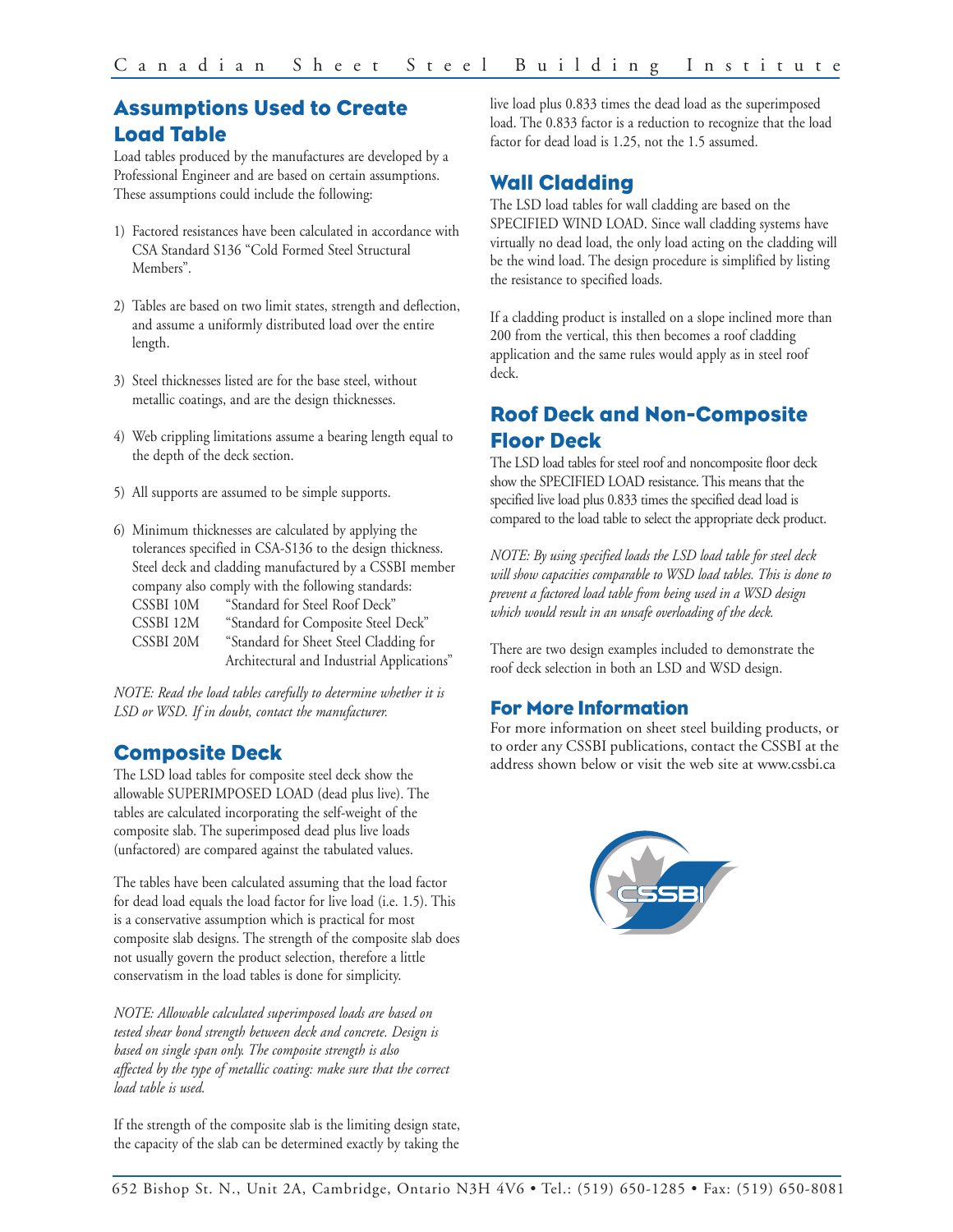### **ROOF DECK DESIGN EXAMPLE (LSD) – SPECIFIED**

This example illustrates the design of a roof deck using a SPECIFIED LSD load table. The equivalent specified live load is compared to the load table to select the suitable deck section.

#### **Given**

3 continuous spans  $L = 2.2m$  each span L/240 deflection limit

#### **Specified loads:**

- 1) Dead load  $deck = 0.10 kPa$ superimposed = 0.50 kPa
- 2) Live load superimposed = 2.2 kPa

#### **Solution:**

- 1) Calculate total specified load (Live) + 0.833 (Dead)  $(2.2) + 0.833(0.60) = 2.7$  kPa
- 2) Select deck thickness for strength limit state: From table giving values for 3 continuous spans with L=2200 mm, look at column "B". For  $t = 0.76$  mm the resistance in bending = 2.7 kPa = 2.7 kPa (total load). ∴O.K.
- 3) Check L/240 deflection criterion: For  $t = 0.76$  mm, column "D" gives 2.3 kPa which is greater that the specified live load of 2.2 kPa. ∴O.K.

#### **Summary:**

In this example the only unknown was the thickness of the deck. A thickness of 0.76 mm satisfies the required strength and deflection limit states.

#### **METRIC LOAD TABLE FOR STEEL ROOF DECK Limit States Design (LSD)**

MATERIAL: Grade A. Steel Min. Yield Stress:  $F_y = 230$  MPa DEFLECTION BASED ON L/240 PER METRE OF DECK WIDTH

ALL LOADS CALCULATED ACCORDING TO PROCEDURES OUTLINED IN THE CSSBI STANDARD CSSBI 10M-86 (REV. 88) AND CSA-136

| <b>SECTION PROPERTIES</b>         |                                                     |                                                    |                                     | <b>FACTORED RESISTANCES</b>       |                                  |                  |                  |
|-----------------------------------|-----------------------------------------------------|----------------------------------------------------|-------------------------------------|-----------------------------------|----------------------------------|------------------|------------------|
| Base                              | <b>Section</b>                                      | Section                                            | Moment                              | <b>MOMENT</b>                     |                                  | <b>REACTIONS</b> |                  |
| Steel<br><b>Thickness</b><br>(mm) | <b>Modulus</b><br>Mid-Span<br>$(10^3 \text{ mm}^3)$ | <b>Modulus</b><br>Support<br>$(10^3 \text{ mm}^3)$ | of Inertia<br>$(10^3 \text{ mm}^4)$ | Mid-Span<br>$(10^3 \text{ N-mm})$ | Support<br>$(10^3 \text{ N-mm})$ | End<br>(kN)      | Interior<br>(kN) |
| 0.76                              | 9.61                                                | 10.35                                              | 201.1                               | 1999.6                            | 2059.6                           | 6.2              | 12.8             |
| 0.91                              | 11.76                                               | 12.33                                              | 262.4                               | 2430.2                            | 2542.0                           | 9.1              | 18.3             |
| 1.22                              | 16.30                                               | 16.37                                              | 366.5                               | 3318.2                            | 3372.0                           | 16.6             | 32.8             |
| 1.52                              | 20.20                                               | 20.20                                              | 455.9                               | 4156.6                            | 4156.6                           | 26.1             | 50.9             |

#### **3 Continuous Spans – SPECIFIED Uniformly Distributed Live Load Equivalent (kPa)**

|             | <b>BASE STEEL DESIGN THICKNESS (mm)</b> |              |      |              |      |              |      |              |  |  |
|-------------|-----------------------------------------|--------------|------|--------------|------|--------------|------|--------------|--|--|
| <b>SPAN</b> | 0.76                                    |              | 0.91 |              | 1.22 |              | 1.52 |              |  |  |
| (mm)        | B                                       | D            | B    | D            | B    | D            | B    | D            |  |  |
| 1200        | 8.9                                     | $\mathsf{S}$ | 11.1 | $\mathsf{S}$ | 14.6 | S.           | 18.1 | $\mathsf{S}$ |  |  |
| 1400        | 6.6                                     | S            | 8.1  | S            | 10.8 | S            | 21.2 | s            |  |  |
| 1600        | 5.0                                     | <sub>S</sub> | 6.2  | $\mathsf{S}$ | 8.3  | $\mathsf{S}$ | 10.1 | <sub>S</sub> |  |  |
| 1800        | 4.0                                     | 4.2          | 4.9  | S            | 6.5  | S            | 8.0  | S            |  |  |
| 2000        | 3.2                                     | 3.1          | 4.0  | 4.0          | 5.3  | 5.6          | 6.5  | 7.0          |  |  |
| 2200        | 2.7                                     | 2.3          | 3.3  | 3.0          | 4.4  | 4.2          | 5.4  | 5.3          |  |  |
| 2400        | 2.3                                     | 1.8          | 2.8  | 2.3          | 3.7  | 3.3          | 4.5  | 4.0          |  |  |
| 2600        |                                         |              | 2.4  | 1.8          | 3.1  | 2.6          | 3.8  | 3.2          |  |  |
| 2800        |                                         |              |      |              | 2.7  | 2.0          | 3.3  | 2.5          |  |  |
| 3000        |                                         |              |      |              | 2.3  | 1.7          | 2.9  | 2.1          |  |  |
| 3200        |                                         |              |      |              |      |              | 2.6  | 1.7          |  |  |

NOTES TO TABLES:

1) Column "B" gives the total specified load (kPa) that can be resisted by the deck calculated on the basis of strength limitations.

(Specified live load + 0.833 x specified dead load)

2) Column "D" gives the total specified live load (kPa) that can be resisted by the deck calculated on the basis of an L/240 deflection criteria.

3) 's' in column D indicates strength governs.